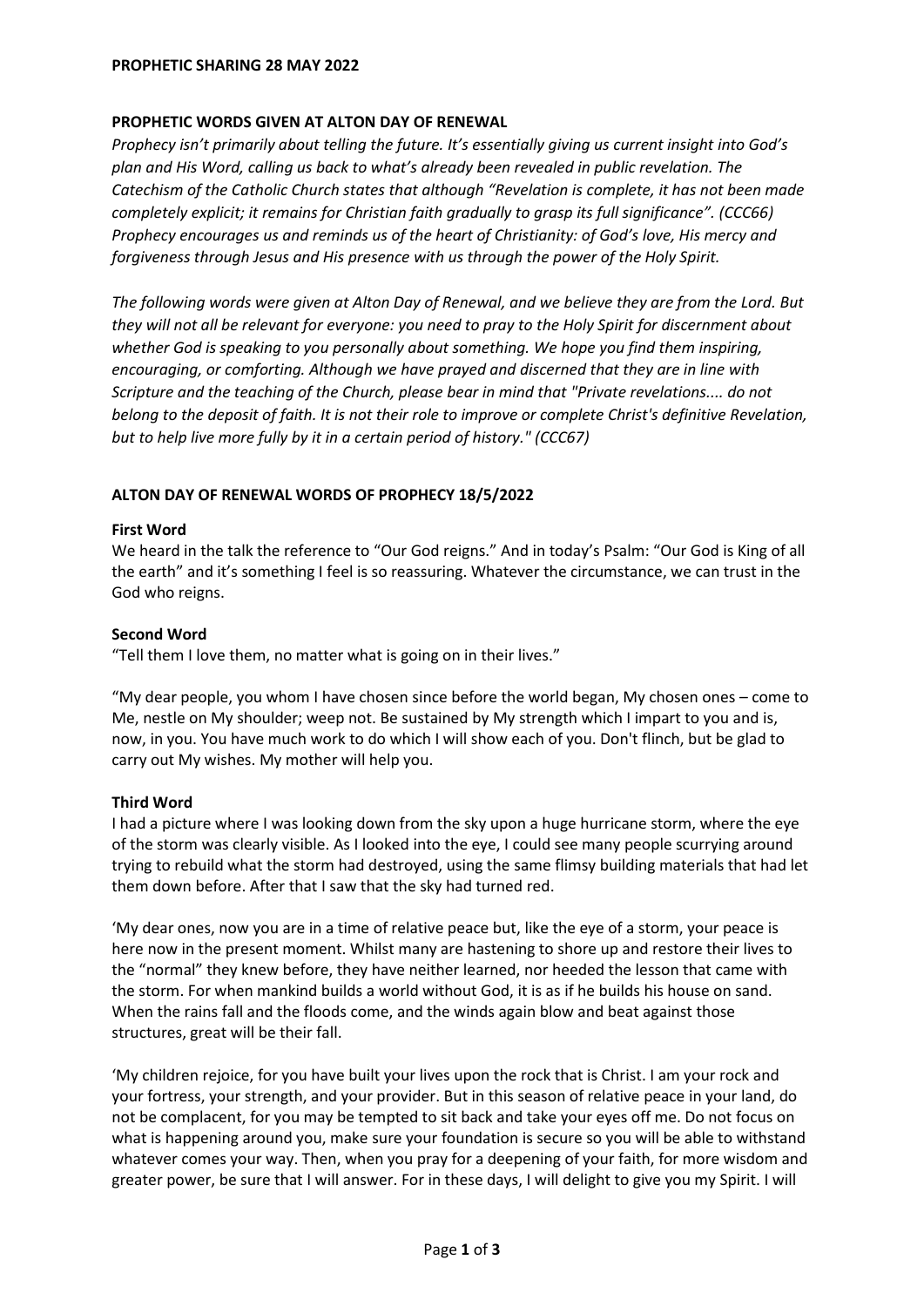anoint you and equip you with a double portion of my power so that you may rescue many souls and lead them to the rock that is the cross of Jesus.

'Also, my children when you see blood red skies, do not be alarmed or fearful. Instead, lift up your heads, and greatly rejoice that you have been bought with the blood of the lamb; for I am with you always and nothing can ever separate you from my love.'

*Therefore, everyone who hears these words of mine and puts them into practice is like a wise man who built his house on the rock. The rain came down, the streams rose, and the winds blew and beat against that house; yet it did not fall, because it had its foundation on the rock. (Matt 7:24-27).*

*When they had crossed, Elijah said to Elisha, "Tell me, what can I do for you before I am taken from you?" "Let me inherit a double portion of your spirit," Elisha replied. (2 Kings 2:9)*

*And I will show wonders in the heavens above and signs on the earth below, blood, and fire, and vapor of smoke. (Acts 2:19)*

# **Fourth Word**

I felt the Lord said: You look at the world and you see tumult and chaos and you are afraid, but I see birth pangs." Then there was a sense of joy – not callous joy as if the Lord doesn't care, but the kind of joy that a midwife would feel when a woman is in labour and thinks she's having a hard time, but the midwife is filled with joy because she knows why the pain is there, and the joy that is to come. So I felt as if the Lord is saying that we look around and the world seems to be a very frightening place but it's moving in the direction that is part of the Lord's plan, and it's a plan that is ultimately for joy.

# **Fifth Word**

One of the things that we say at the beginning of each day is "Thank you Lord for the gift of being alive." We just heard about when a woman is going to give birth and there's so much pain but when the baby comes, the joy is beyond all understanding. It's interesting because I'm doing a Novena to the Holy Spirit and today the topic is joy. So I thought I must say this because joy is something that we need to have all the time, so that we are able to carry that joy out to let other people see us, the way we are walking. Like in the Gospel the Lord says we are to be the light for the world.

# **Sixth Word**

In the last few days I've learned how grateful I am for everything that happens, and I say all the time "Thank you my Lord, my love and my life," and He loves it, he loves you to say thank you. Be grateful, gratitude is very important. He loves you and will give you more graces for the love He has for you.

# **Seventh word**

I just had a real sense this morning that God went way before us for this day. I believe that in the praise and worship I felt the Holy Spirit really lifting my soul and also others, lifting us up into the presence of the Lord. And that's really quite hard for me to say at this time. Three days ago, unexpectedly at the end of a meeting, the Lord gave me a picture: it was of a big sort of marquee, and it was opaque and it was holding us down, it was oppressing and restricting people. And I just sense today that the Lord is so pleased with the praise, that we were lifting that marquee up – the praise was releasing us and freeing us into a place with the Lord. I just have a sense that the Lord is so, so pleased with all of us. We just praise and thank him for the talk and for those young people who the Lord has given that gift of praise and worship which allowed us to be drawn up into the heavenlies with them. Amen.